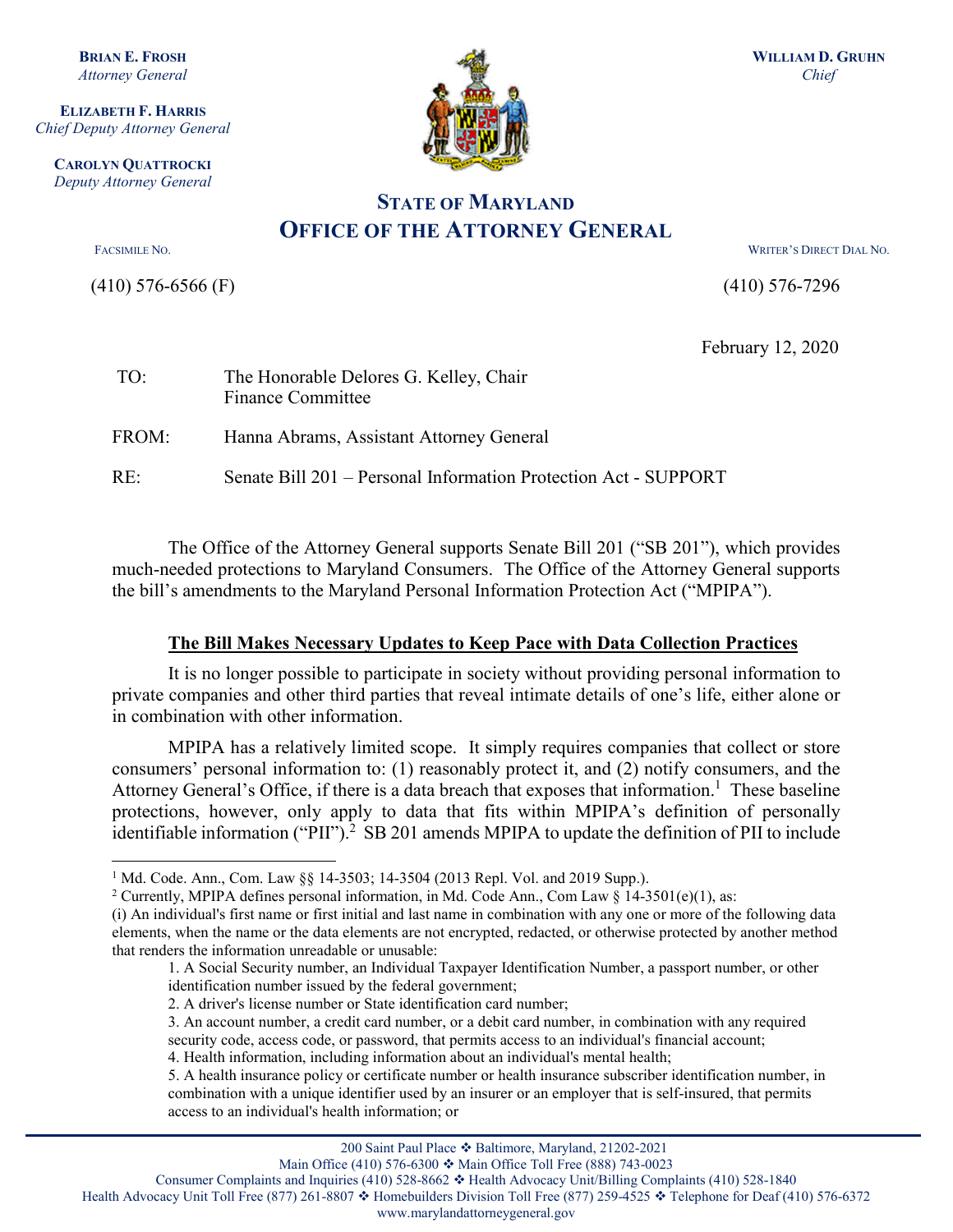The Honorable Delores G. Kelley February 12, 2020 Page **2** of **5**

new types of sensitive personal data that companies are collecting and clarifies the notification requirements following a breach.

SB 201 adds three types of personal information to the information that companies are required to protect using the same data security practices as other similarly sensitive information. The first is activity-tracking data. Wearable devices and mobile apps are collecting very sensitive information about our habits and daily lives. They track our location, our exercise and fitness habits, vital statistics, diet, weight, and even fertility cycles. Marylanders legitimately expect this kind of information to be private, and companies should be required to maintain this information securely.

The second type of personal information that SB 201 aims to protect is genetic information. An increasing number of companies offer consumers the opportunity to learn about their ancestry, genealogy, inherited traits, and health risks for a low cost and a swab of saliva. This presents a very exciting opportunity, but poses serious privacy risks. These companies do not always consider themselves "covered entities" under the Health Insurance Portability and Accountability Act ("HIPAA") and the current statutory definition of "personal information" does not presently include genetic information. Therefore a company that collects this highly personal, sensitive information could suffer a breach that is not covered under the existing law. The privacy risk posed by exposing a person's genetic information is, in many ways, even higher than that posed by financial information. You cannot change your genetic makeup; once genetic information is exposed, there is not a simple fix like being reissued a new credit card. In fact, the risks of exposing sensitive genetic information are so high that in December 2019 the Pentagon advised members of the armed forces not to use home DNA testing kits.

Third, SB 201 protects non-public social media information. Social media companies allow users to restrict the audience that can receive and view information that users posts. Users can also choose to share their information with the general public. SB 201 does not cover information made generally available to the public through social media. But, where social media companies invite users to share private information by creating spaces in which people feel safe sharing nonpublic information, for example sharing information with just your virtual friend, consumers have a legitimate expectation of privacy. This bill requires companies to maintain security practices that protect this non-public information the same way they are required to protect other personal information.

These three categories of information deserve protection. Adding them to MPIPA simply means that companies that collect this information, and frequently profit from it, must reasonably protect it, and let consumers know if it has been stolen.

## **The Bill Updates How We Are Notified About Breaches**

 $\overline{a}$ 

In addition to protecting personal information, MPIPA requires companies to notify consumers and the Attorney General's Office after it has been exposed. This allows consumers to

<sup>6.</sup> Biometric data of an individual generated by automatic measurements of an individual's biological characteristics such as a fingerprint, voice print, genetic print, retina or iris image, or other unique biological characteristic, that can be used to uniquely authenticate the individual's identity when the individual accesses a system or account; or

<sup>(</sup>ii) A user name or e-mail address in combination with a password or security question and answer that permits access to an individual's e-mail account.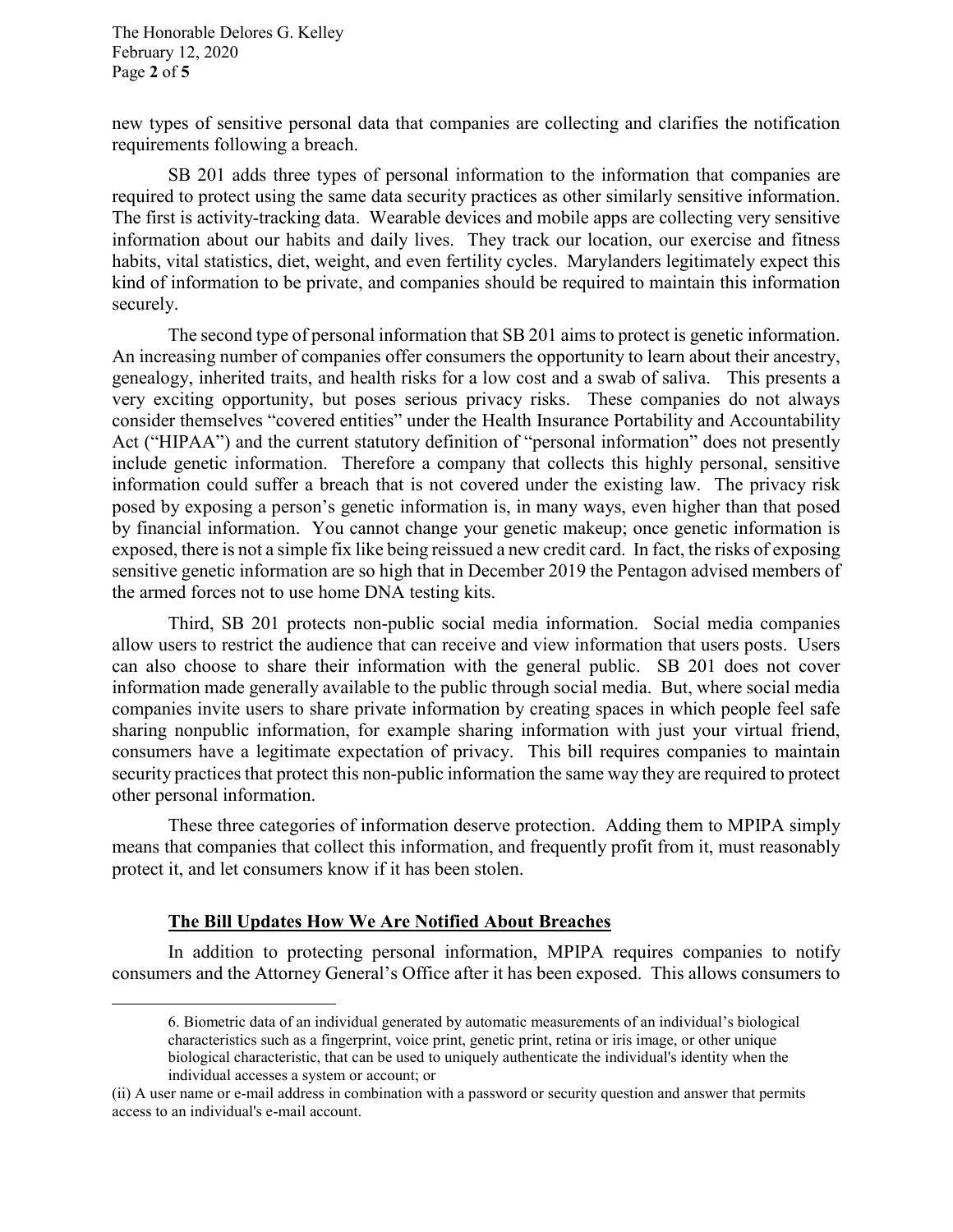The Honorable Delores G. Kelley February 12, 2020 Page **3** of **5**

**.** 

take quick action to protect their information, such as changing passwords, freezing credit reports, notifying financial institutions, and monitoring accounts. The Attorney General's Office needs to know about a breach quickly so that we can advise the throngs of consumers that call us asking for guidance on what to do and, when appropriate, take enforcement actions. The current law permits businesses to delay notification in two ways  $- (1)$  businesses are permitted an opportunity to first investigate the breach and then (2) they have 45 days from the date of the conclusion of their investigation to issue their notice. This framework allows for too much of a time-lag between the discovery of the breach and the notification deadline. It also does not require companies to provide necessary information that would assist the Attorney General's Office in providing guidance to Marylanders. SB 201 will correct both of these issues.

## *Notifying Consumers About Breaches Earlier Allows Them to Protect Themselves*

The longer a business waits to notify consumers about a breach, the greater the risk of harm and identity theft. This bill updates the timeline for providing notice and brings Maryland in line with the recent developments in this area. The European Union's celebrated General Data Protection Regulation ("GDPR") requires companies to provide notice within seventy-two (72) hours of discovering a breach (Article 33), and so do the New York Department of Financial Services Cybersecurity Regulations (N.Y. Comp. Codes R. Regs. Tit. 23 § 500.17). This bill does not go that far – it requires notification to occur with 30 days of discovery of a breach.

Companies are taking advantage of the current law. Right now, MPIPA requires notice "as soon as reasonably practicable, but not later than 45 days after the business concludes [its] investigation" into the breach. Md. Code Ann., Com. Law  $\S$  14-3504(b)(3). There are two problems with the current law. First, the triggering event to start the clock is after a company *concludes* an investigation into whether or not the data is likely to be misused. Companies have been elongating the investigation step and delaying its conclusion in order to postpone providing notice. This bill updates the triggering event for notification to when a business discovers a breach. Numerous other states, including but not limited to Colorado, Florida, New Mexico, Ohio, Tennessee, Vermont Washington, and Wisconsin, use discovery of the breach as the trigger that starts the notification clock.

When a hacker takes information, the likelihood is that the information will be misused. This bill recognizes this reality by shifting the default presumption in evaluating whether notification is necessary: it requires businesses to notify consumers unless they determine that the breach *does not* create a likelihood of misuse. In other words, businesses will have to notify consumers of a breach unless they can conclude there is not going to be harm to consumers.

The second problem with the current law is that companies have been ignoring the operative clause: "as soon as reasonably practicable," and instead focusing only on the "45 days," often waiting right up until 45 days to provide notice. Such needless delay is harmful to consumers, as it provides criminals more time to exploit consumers' data before consumers are alerted that they are at risk. If consumers are informed, they can take steps to protect themselves. That is why the bill requires notifications within 30 days of discovery of a breach. 30 days is fair.<sup>3</sup> It is over ten times longer than the recent developments in this area in Europe (GDPR), and is

 $3$  The previous proposed bill suggested notification 10 days after discovery of a breach. This was extended to 30 days based on feedback from business representatives.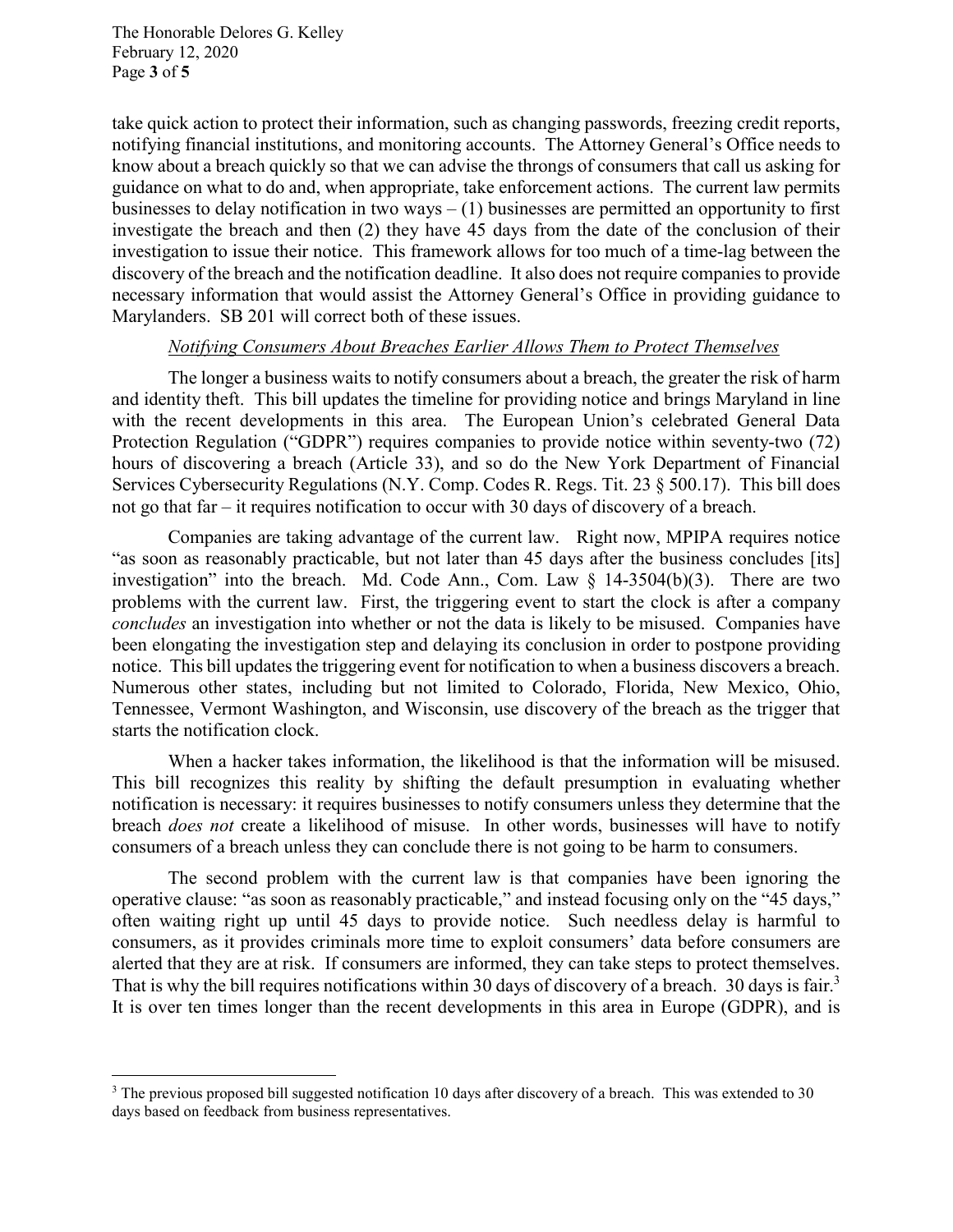The Honorable Delores G. Kelley February 12, 2020 Page **4** of **5**

identical to the notification timeline in Colorado<sup>4</sup> and Florida.<sup>5</sup> Thirty days after discovery may sound like a short period of time, but the bill recognizes that businesses may need time to determine the scope and impact of a breach and provides time to do this. MPIPA Section 14-3504(d)(1)(ii) allows companies to delay notification "to determine the scope of the breach, identify the individuals affected, or restore the integrity of the system." Companies will not have to rush to report a breach before they know what happened. Instead, the law allows time to make a determination. The point is to eliminate the reasons for delaying notification that companies are abusing now, such as business reasons, convenience, and the public relations impact. Breach notifications routinely come on Friday afternoons, which demonstrates that they are not currently coming "as soon as reasonably practicable," rather they are coming when companies hope fewer people will notice.

SB 201 makes other necessary adjustments to the notice timelines to accomplish a quicker exchange of information. The business that owns or licenses the data is responsible for sending a breach notice, and the 30-day timeline discussed above relates to how long that data owner has to notify consumers after it becomes aware of a breach. However, sometimes businesses entrust their data to third parties, and when a breach occurs at that third party, the breach notice still comes from the business that owns or licenses the data. It is important for the data owner to know about the breach as soon as possible. Separate timelines are in place for how long a third party can wait before telling the data owner or licenser. Under the current law, that could *double* the time it takes for a consumer to learn about a breach, just because it occurred at a third party and not a direct owner of the data. That is unjustifiable, and this bill addresses that problem. If the breach of information in the possession of a third party occurs, the bill gives the third party 10 days from its discovery of the breach to notify the data owner, as the breach notice ultimately comes from the data owner. There is no reason to allow the third party to shield the information from the data owner for longer than that.

SB 201 fixes one other timeline loophole. Sometimes the FBI or Secret Service steps in to investigate a breach (often if they suspect it originated from a state actor). MPIPA allows a company to delay providing notice while law enforcement is investigating a breach if it is informed by the investigating agency that a public breach notification will impede its investigation. That makes sense. But what does not make sense is that MPIPA currently allows a company to delay notice for up to 30 days after getting the go-ahead from the FBI or Secret Service to notify the public. That 30 days is on top of the other already-lengthy timelines for notification. While a law enforcement investigation *should* toll the timelines for notice, once law enforcement says that it is alright to notify, there is no reason to delay notification for 30 more days. Preparations to notify can, and must, be occurring in parallel with any FBI or Secret Service investigation. To that end, the bill changes that 30-day period to three days after the law enforcement agency "green light" public breach notification.

## *Ensuring That Consumers Receive and Absorb Notice of Breach*

SB 201 improves the method of notifying consumers so that more people will receive notice and more people will comprehend the information conveyed.

There are two types of notice in MPIPA: (1) direct notice, which means sending mail directly to each affected consumer (or directly notifying by phone or possibly by email if certain

**.** 

 $4$  C.R.S. § 6-1-716.

 $5$  Fla. Stat. § 501.171(3)(a).